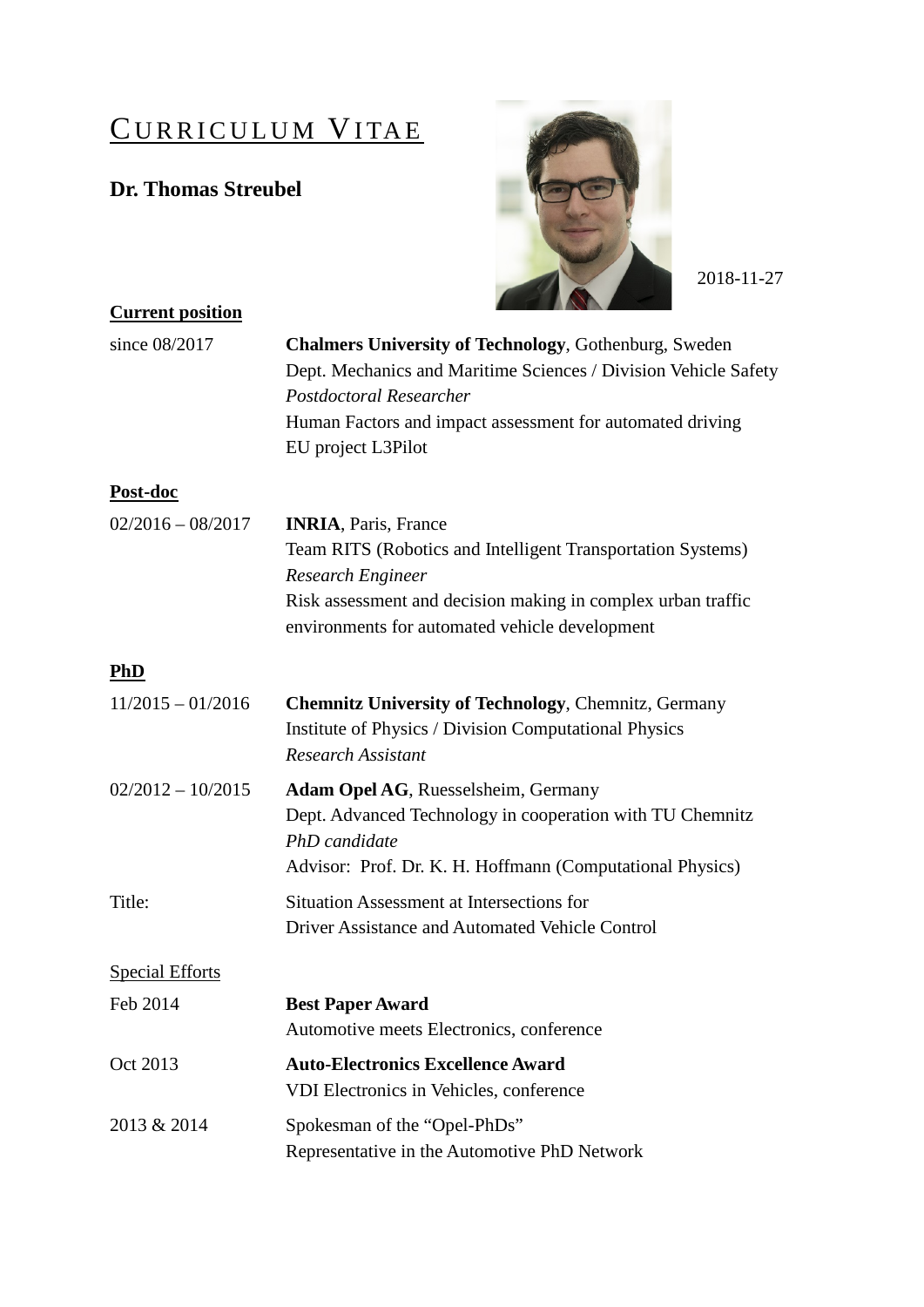### **Higher Education**

| $10/2009 - 11/2011$    | <b>Chemnitz University of Technology, Chemnitz, Germany</b><br><b>Master Computational Science</b>                                                                           |
|------------------------|------------------------------------------------------------------------------------------------------------------------------------------------------------------------------|
| $04/2011 - 09/2011$    | <b>Adam Opel AG, Ruesselsheim, Germany</b><br>Dept. Active Safety Technology<br>Master thesis                                                                                |
| Title master thesis:   | Artificial Potential Fields as a Concept of Environment Modeling<br>for Forward Directed Driver Assistance Systems                                                           |
| $10/2005 - 09/2009$    | <b>Chemnitz University of Technology, Chemnitz, Germany</b><br><b>Bachelor Computational Science</b>                                                                         |
| $10/2008 - 06/2009$    | Volkswagen AG, Wolfsburg, Germany<br>R&D / Dept. Integrated Safety and Light<br>Internship followed by <i>Bachelor thesis</i><br>Software development for light applications |
| Title bachelor thesis: | Realization of an active and preventive brake light<br>for passenger cars (thesis in German)                                                                                 |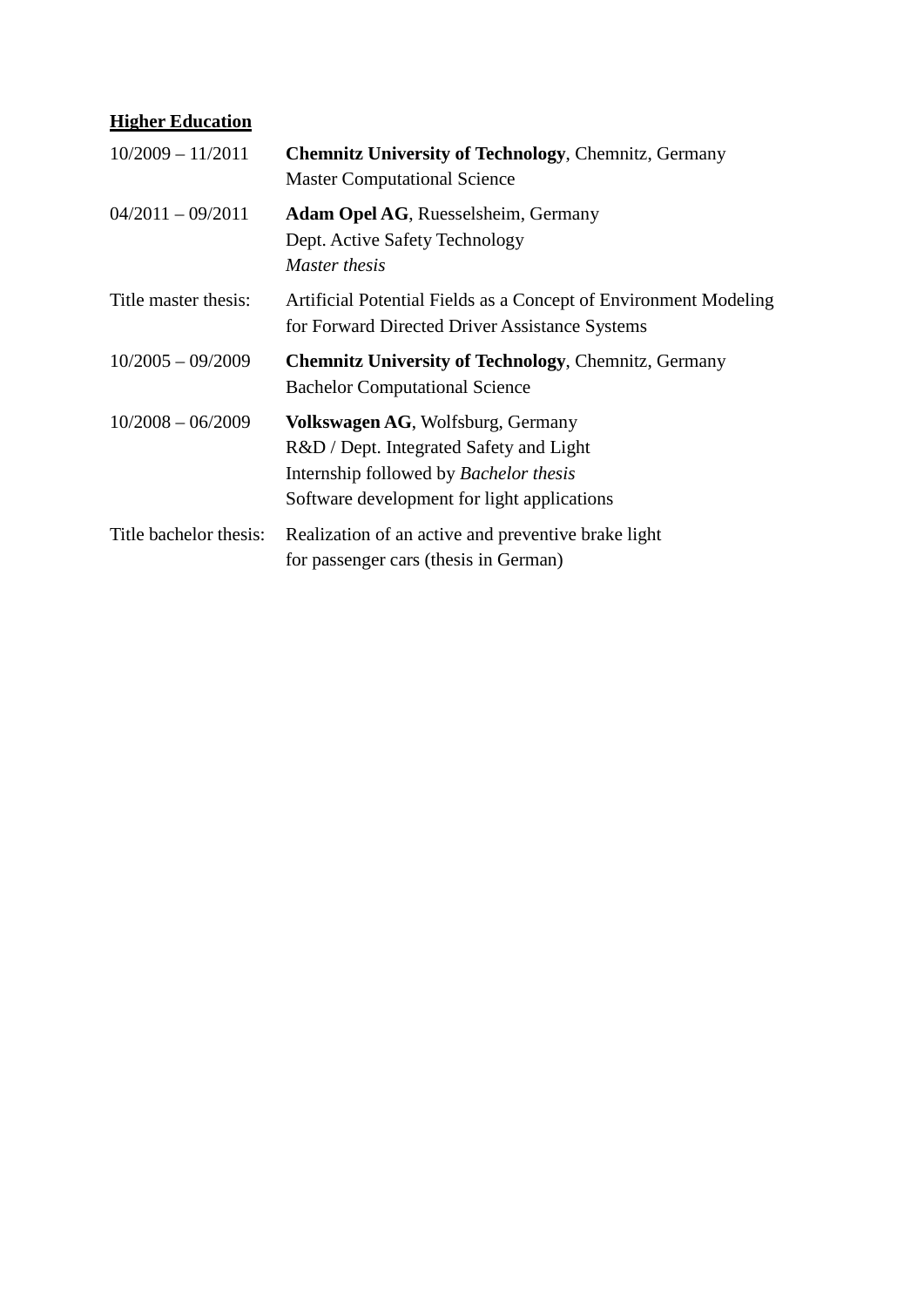#### **Publications**

#### Reports

D. Hibberd, T. Louw, E. Aittoniemi, R. Brouwer, M. Dotzauer, F. Fahrenkrog, S. Innamaa, S. Kuisma, N. Merat, B. Metz, N. Neila, M. Penttinen, P. Guillen, C. Rösener, A. Silla, **T. Streubel**, F. Tango, B. v. d. Boom, H. Weber, J. Woerle, A. Zerbe, "From Research Questions to Logging Requirements," L3Pilot project, Deliverable D3.2, Mar. 2018.

#### Patents

**T. Streubel** and R. Zarife, *Verfahren für einen adaptiven Rechtsabbiegeassistenten*, German (Eng: Procedure for an adaptive right turning driving assistant), Gebrauchsmuster (utility patent), Jan. 2013.

**T. Streubel**, "Fahrassistenzsystem, Fahrzeug mit einem Fahrassistenzsystem und Verfahren zum Betrieb eines Fahrerassistenzsystems." (Eng: same title as U.S. Patent listed below) Patent DE102013013747 A1, Aug. 2013.

**T. Streubel**, "Driver assistance system, motor vehicle having a driver assistance system, and a method for operating a driver assistance system." U.S. Patent US20150057835 A1, Aug. 2014.

#### Journal articles

**T. Streubel**, "Fahrverhaltenanalyse zur besseren Fahrerassistenz," (Eng: "Driving behavior analysis for a better driver assistance") Fachmagazin Mechatronik (professional journal on mechatronics), I.G.T. Verlag, Munich, Germany, Jun. 2014. [invited article]

**T. Streubel**, K. H. Hoffmann and J. F. Krems, "Naturalistic driving study: Approaching behavior at inner-city intersections," unpublished manuscript, 2018.

P. de Beaucorps, **T. Streubel**, A. Verroust-Blondet and F. Nashashibi, "Decision-making for Automated Vehicles in Semi-constrained Road Topologies by Speed Adaptation," [under review], 2018.

#### Conference proceedings

**T. Streubel**, M. Moebus and K. H. Hoffmann, "Generische Umfeldmodellierung - Autonome Fahrzeugsteuerung durch eine Risikokarte," (Eng: "Generic environment modeling autonomous driving control through a risk map") in Proc. of *VDI - Electronics in vehicles (ELIV)*, Baden-Baden, Germany, Oct. 2013. (Auto-Electronic Excellence Award)

**T. Streubel** and K. H. Hoffmann, "Fahrverhaltenanalyse an Kreuzungen auf Basis von Fahrzeugdaten," (Eng: "Driving behavior analysis at intersections based on driving data") in Proc. of *Automotive meets Electronics 2014*, Dortmund, Germany, Feb. 2014. (Best Paper Award)

**T. Streubel** and K. H. Hoffmann, "Prediction of Driver Intended Path at Intersections," in Proc. of *IEEE Intelligent Vehicles Symposium (IV'14)*, Dearborn, USA, Jun. 2014.

**T. Streubel** and K. H. Hoffmann, "Realisierung eines Fahrtrichtungsprädiktors für Kreuzungen," (Eng: "Realization of a driving prediction for intersections") in Proc. of *Automotive meets Electronics 2015*, Dortmund, Germany, Feb. 2015.

**T. Streubel**, L. Rittger, K. H. Hoffmann and J. F. Krems, "Naturalistic driving behavior at inner-city intersections," in Proc. of *ITS World Congress*, Bordeaux, France, Oct. 2015.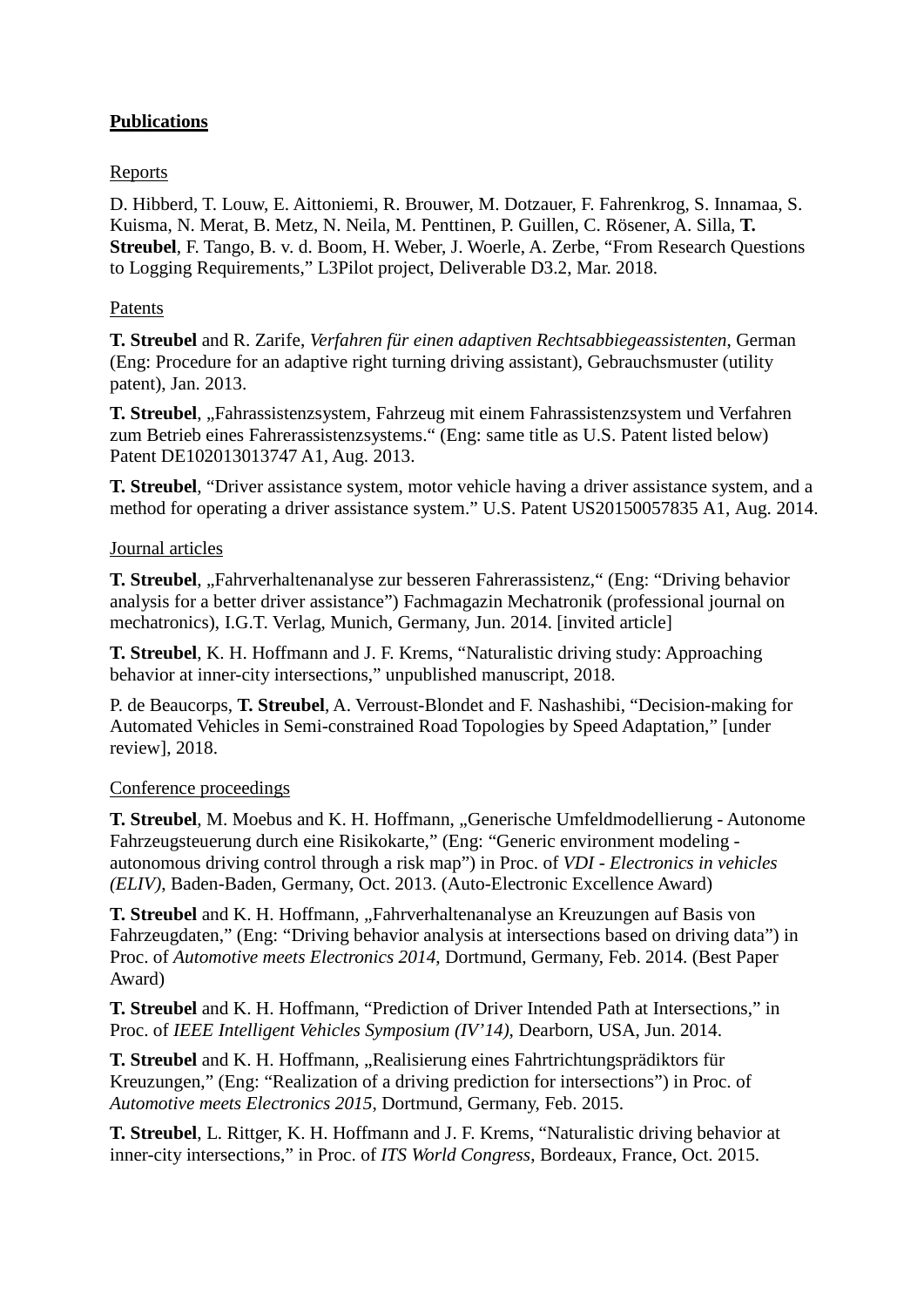P. de Beaucorps, **T. Streubel**, A. Verroust-Blondet, F. Nashashibi, B. Bradai and P. Resende, "Decision-making for automated vehicles at intersections adapting human-like behavior," in Proc. of *IEEE Intelligent Vehicles Symposium (IV'17)*, Redondo Beach, USA, Jun. 2017.

**T. Streubel** and P. de Beaucorps, F. Nashashibi, "Evaluation of automated vehicle behavior in intersection scenarios," in Proc. of *Road Safety and Simulation (RSS'17)*, The Hague, Netherlands, Oct. 2017.

#### Conference presentation

**T. Streubel** and K. H. Hoffmann, "Autonomous Vehicle Control through Dynamic Traffic Scenarios Based on Artificial Potential Fields," presentation at *DPG Spring Meeting*, Dresden, Germany, Apr. 2014.

#### Theses

T. Streubel, "Realisierung einer aktiven, präventiven Bremsleuchte für Personenkraftwagen," (Eng: "Realization of an active and preventive brake light for passenger cars") bachelor thesis, TU Chemnitz, Jun. 2009.

T. Streubel, "Artificial Potential Fields as a Concept of Environment Modeling for Forward Directed Driver Assistance Systems," master thesis, TU Chemnitz, Oct. 2011.

T. Streubel, "Situation Assessment at Intersections for Driver Assistance and Automated Vehicle Control," PhD dissertation, TU Chemnitz, Jan. 2016.

#### **Teaching and extra activities**

|                                | Teaching and extractificular activities at Cheminitz University of Technology                                                  |
|--------------------------------|--------------------------------------------------------------------------------------------------------------------------------|
| 2006 / 2007<br>(2 semesters)   | Faculty of Natural Sciences / Institute of Physics<br>Tutoring first semester students                                         |
| $2010 - 2011$<br>$(5$ month)   | <b>Faculty of Mechanical Engineering</b><br>Implementing user specific interfaces for machine tools in LabVIEW                 |
| May 2013                       | Center for Young Scientists<br>attending class "successful in negotiations"                                                    |
| $2013 - 2015$<br>(3 semesters) | Faculty of Natural Sciences / Institute of Physics<br>assisting teaching in class "Simulation of natural scientific processes" |
| Supervision                    |                                                                                                                                |
| PhD mentoring                  | 1 active (TU Munich)                                                                                                           |
| Master thesis                  | 2 completed (Darmstadt University of Applied Sciences, Chalmers)                                                               |
| Bachelor thesis                | 1 completed (RheinMain University of Applied Sciences)                                                                         |

Teaching and extracurricular activities at Chemnitz University of Technology

#### Reviewing activities

IEEE Transactions on Intelligent Transportation Systems, IEEE Transactions on Intelligent Vehicles